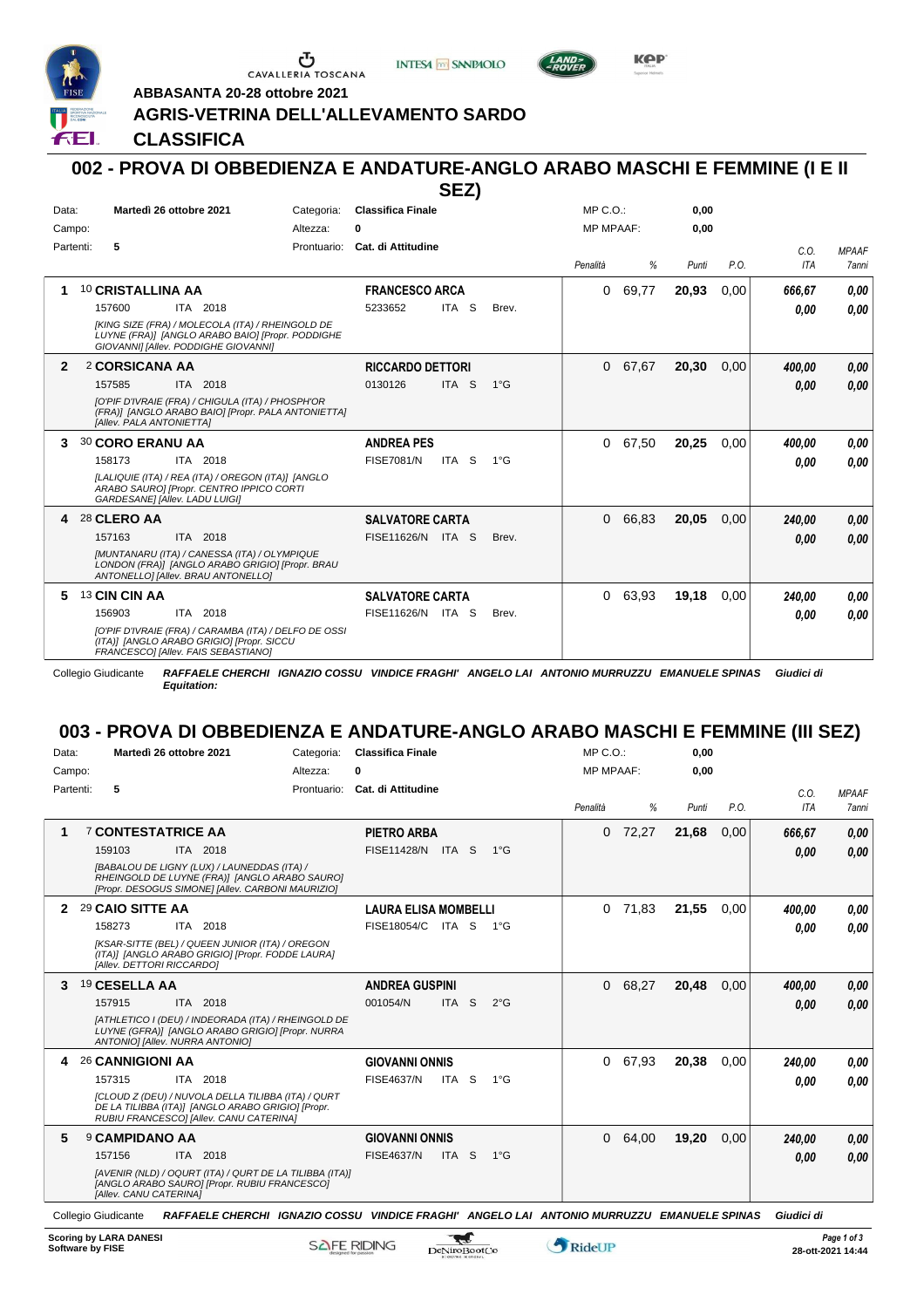

 $\begin{array}{c}\n\bullet \\
\bullet \\
\bullet \\
\bullet\n\end{array}$  CAVALLERIA TOSCANA

**ABBASANTA 20-28 ottobre 2021**

**INTESA M** SANPAOLO



**Kep** 

**AGRIS-VETRINA DELL'ALLEVAMENTO SARDO**

**CLASSIFICA**

*Equitation:*

## **004 - PROVA DI OBBEDIENZA E ANDATURE-SELLA ITALIANO MASCHI E FEMMINE**

| Data:     | Martedì 26 ottobre 2021<br>Categoria:                                                                                       | <b>Classifica Finale</b>          |                  |               | $MP C. O.$ :     |           | 0,00  |      |        |                     |
|-----------|-----------------------------------------------------------------------------------------------------------------------------|-----------------------------------|------------------|---------------|------------------|-----------|-------|------|--------|---------------------|
| Campo:    | Altezza:                                                                                                                    | 0                                 |                  |               | <b>MP MPAAF:</b> |           | 0,00  |      |        |                     |
| Partenti: | 18                                                                                                                          | Prontuario: Cat. di Attitudine    |                  |               |                  |           |       |      | C.O.   | MPAAF               |
|           |                                                                                                                             |                                   |                  |               | Penalità         | %         | Punti | P.O. | ITA    | <i><b>7anni</b></i> |
| 1.        | <b>24 CLOES</b>                                                                                                             | <b>PIETRO ARBA</b>                |                  |               |                  | $0$ 77,50 | 23,25 | 0,00 | 666,67 | 0,00                |
|           | 158386<br>ITA 2018                                                                                                          | FISE11428/N ITA S                 |                  | $1^{\circ}G$  |                  |           |       |      | 0.00   | 0.00                |
|           | [CLARIMO (DEU) / NORA DE BOIS (ITA) / ORAME (NLD)]                                                                          |                                   |                  |               |                  |           |       |      |        |                     |
|           | [SELLA ITALIANO BAIO] [Propr. MULAS RAFFAELE] [Allev.<br><b>MULAS RAFFAELE]</b>                                             |                                   |                  |               |                  |           |       |      |        |                     |
|           | 2 <sup>17</sup> CRISTOLA                                                                                                    | <b>GIANLUCA CAMBARAU</b>          |                  |               |                  | 0 73,67   | 22,10 | 0,00 | 666,67 | 0,00                |
|           | 157720<br>ITA 2018                                                                                                          | 000122/N                          | ITA SA 1°G       |               |                  |           |       |      | 0,00   | 0,00                |
|           | [BABALOU DE LIGNY (LUX) / CLEOPATRA CAPRICCIOSA                                                                             |                                   |                  |               |                  |           |       |      |        |                     |
|           | (ITA) / ESCHILO II (ITA)] [SELLA ITALIANO SAURO] [Propr.<br>MEDDA MARIANGELA] [Allev. MEDDA MARIANGELA]                     |                                   |                  |               |                  |           |       |      |        |                     |
| 3         | <b>8 ERSILIUS</b>                                                                                                           | <b>LUIGI IRIU</b>                 |                  |               |                  | $0$ 72,93 | 21,88 | 0,00 | 666,67 | 0,00                |
|           | 158439<br>ITA 2018                                                                                                          | 000169/N                          | ITA SA 1°G       |               |                  |           |       |      | 0.00   | 0.00                |
|           | [COLESTUS (DEU) / TERRAMARINA (ITA) / KANNAN (NLD)]                                                                         |                                   |                  |               |                  |           |       |      |        |                     |
|           | [SELLA ITALIANO GRIGIO] [Propr. SCANU STEFANO] [Allev.<br>SCANU STEFANO]                                                    |                                   |                  |               |                  |           |       |      |        |                     |
| 4         | 25 CRISTALLO GRIGIO                                                                                                         |                                   |                  |               |                  | $0$ 72,17 | 21,65 |      |        |                     |
|           | 157285<br>ITA 2018                                                                                                          | <b>ANDREA GUSPINI</b><br>001054/N | ITA S            | $2^{\circ}$ G |                  |           |       | 0,00 | 666,67 | 0,00                |
|           | [COLBERT GTI (DEU) / SHARDAF (ITA) / CARDENTO                                                                               |                                   |                  |               |                  |           |       |      | 0,00   | 0,00                |
|           | (DEU)] [SELLA ITALIANO GRIGIO] [Propr. MANCA                                                                                |                                   |                  |               |                  |           |       |      |        |                     |
|           | GIANBATTISTA] [Allev. MANCA GIANBATTISTA]                                                                                   |                                   |                  |               |                  |           |       |      |        |                     |
| 5.        | 22 HANNIBAL LECTER                                                                                                          | <b>RICCARDO DETTORI</b>           |                  |               |                  | $0$ 71.83 | 21,55 | 0.00 | 666,67 | 0,00                |
|           | 158406<br>ITA 2018<br>[KSAR-SITTE (BEL) / QUEENSILVIA (ITA) / SILVIO I (DEU)]                                               | 0130126                           | ITA S            | 1°G           |                  |           |       |      | 0.00   | 0,00                |
|           | [SELLA ITALIANO BAIO] [Propr. BRESCIANI LUCA] [Allev.                                                                       |                                   |                  |               |                  |           |       |      |        |                     |
|           | PIRAS ANTONIOI                                                                                                              |                                   |                  |               |                  |           |       |      |        |                     |
| 6         | 11 CICCA                                                                                                                    | <b>MARCO DESSÌ</b>                |                  |               | 0                | 71,60     | 21,48 | 0,00 | 666,67 | 0,00                |
|           | 156787<br>ITA 2018                                                                                                          | FISE10011/N ITA S                 |                  | $1^{\circ}G$  |                  |           |       |      | 0.00   | 0.00                |
|           | [KSAR-SITTE (BEL) / E' BELLA (ITA) / CLAVELITO (FRA)]<br>[SELLA ITALIANO BAIO] [Propr. SALARIS ANTONELLA]                   |                                   |                  |               |                  |           |       |      |        |                     |
|           | [Allev. SALARIS ANTONELLA]                                                                                                  |                                   |                  |               |                  |           |       |      |        |                     |
|           | 7 16 UNICA DE IS MORUS                                                                                                      | <b>GIACOMO PISANO</b>             |                  |               |                  | $0$ 71,50 | 21,45 | 0.00 | 400,00 | 0,00                |
|           | 158261<br>ITA 2018                                                                                                          | FISE14373/N ITA S                 |                  | Brev.         |                  |           |       |      | 0.00   | 0.00                |
|           | [COUPE DE COEUR (DEU) / SONNIENDE DE IS MORUS<br>(ITA) / CONCORAL (DEU)] [SELLA ITALIANO SAURO]                             |                                   |                  |               |                  |           |       |      |        |                     |
|           | [Propr. GARAU STEFANO] [Allev. GARAU STEFANO]                                                                               |                                   |                  |               |                  |           |       |      |        |                     |
| 8         | 23 COROFINA INDOCTRO                                                                                                        | <b>LORENZO GIULIANO</b>           |                  |               |                  | $0$ 71,17 | 21,35 | 0,00 | 400,00 | 0,00                |
|           | 156965<br>ITA 2018                                                                                                          | <b>FISE7561/N</b>                 | ITA S            | Brev.         |                  |           |       |      | 0,00   | 0,00                |
|           | [RUSSEL (DEU) / CHANCHEZ (NLD) / INDOCTRO (DEU)]<br>[SELLA ITALIANO SAURO] [Propr. CASU IRENE] [Allev.                      |                                   |                  |               |                  |           |       |      |        |                     |
|           | <b>CASU IRENEI</b>                                                                                                          |                                   |                  |               |                  |           |       |      |        |                     |
|           | 9 18 DESIDERIO DE SAMUGHEO                                                                                                  | <b>ENRICO CARCANGIU</b>           |                  |               |                  | $0$ 71.10 | 21.33 | 0,00 | 400,00 | 0,00                |
|           | 158017<br>ITA 2018                                                                                                          | 000063/N                          | ITA <sub>S</sub> | $2^{\circ}$ G |                  |           |       |      | 0.00   | 0,00                |
|           | [NADIR DI SAN PATRIGNANO (ITA) / NERMESIS (ITA) /<br>COME ON (DEU)] [SELLA ITALIANO BAIO] [Propr. MURA                      |                                   |                  |               |                  |           |       |      |        |                     |
|           | ANTONELLA] [Allev. AZ.AGR.ROMERO REGUEIFEROS                                                                                |                                   |                  |               |                  |           |       |      |        |                     |
|           | ROSA I.]                                                                                                                    |                                   |                  |               |                  |           |       |      |        |                     |
| 10        | <b>5 CHARNEL</b>                                                                                                            | <b>GIOVANNI CARBONI</b>           |                  |               |                  | 0 69,00   | 20,70 | 0,00 | 400,00 | 0,00                |
|           | 158091<br>ITA 2018                                                                                                          | FISE3933/N                        | ITA S            | $2^{\circ}$ G |                  |           |       |      | 0.00   | 0.00                |
|           | [KSAR SITTE (BEL) / ILARE (ITA) / ASCOT DES IFS (FRA)]<br>[SELLA ITALIANO SAURO] [Propr. PIRAS BARTOLOMEO]                  |                                   |                  |               |                  |           |       |      |        |                     |
|           | [Allev. PIRAS BARTOLOMEO]                                                                                                   |                                   |                  |               |                  |           |       |      |        |                     |
| 11        | 1 CARAMELLA CLUB                                                                                                            | <b>MARCO DESSI</b>                |                  |               |                  | 0 68,33   | 20,50 | 0,00 | 400,00 | 0,00                |
|           | 156936<br>ITA 2018                                                                                                          | FISE10011/N ITA S                 |                  | $1^{\circ}G$  |                  |           |       |      | 0.00   | 0,00                |
|           | [BIN MAKTOUM (ITA) / NOIA (ITA) / AVENIR (NLD)] [SELLA<br>ITALIANO BAIO] [Propr. PINNA GIOVANNI] [Allev. PINNA<br>GIOVANNI] |                                   |                  |               |                  |           |       |      |        |                     |
| 12        | <b>6 CARASAMUGHESA</b>                                                                                                      | <b>LORENZO GIULIANO</b>           |                  |               |                  | 0 68,00   | 20,40 | 0,00 | 400,00 | 0,00                |
|           | ITA 2018<br>157662                                                                                                          | <b>FISE7561/N</b>                 | ITA S            | Brev.         |                  |           |       |      | 0.00   | 0.00                |
|           | [NADIR DI SAN PATRIGNANO (ITA) / UHANA GANAH (ITA) /                                                                        |                                   |                  |               |                  |           |       |      |        |                     |
|           | FAIR PLAY D'OC (FRA)] [SELLA ITALIANO GRIGIO] [Propr.<br>GIULIANO LORENZO] [Allev. GIULIANO LORENZO]                        |                                   |                  |               |                  |           |       |      |        |                     |
|           | <b>Scoring by LARA DANESI</b><br><b>SAFE RIDING</b>                                                                         |                                   | $\mathbf{r}$     |               | RideUP           |           |       |      |        | Page 2 of 3         |
|           | Software by FISE                                                                                                            |                                   | DeNiroBootCo     |               |                  |           |       |      |        | 28-ott-2021 14:44   |